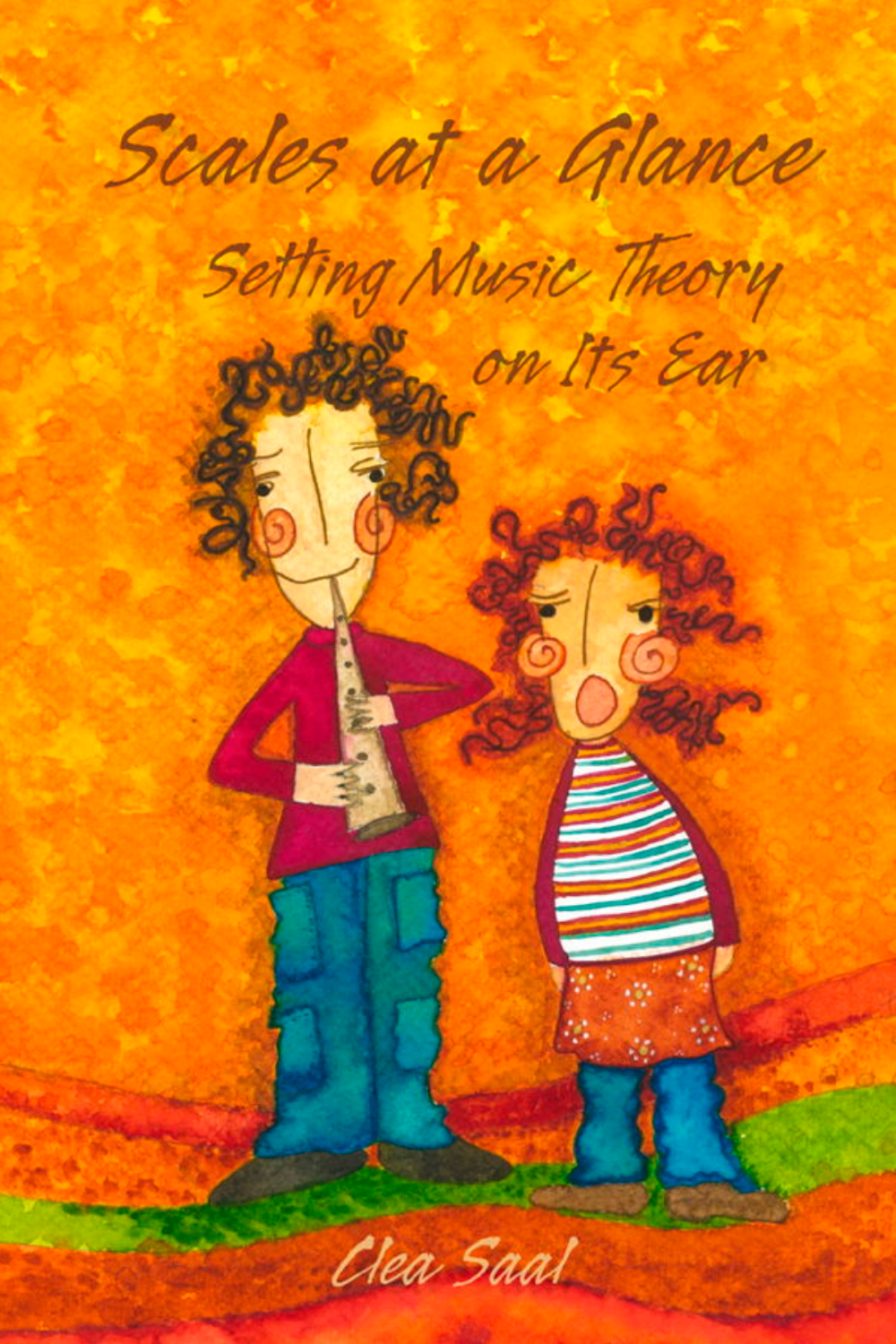Scales at a Glance

Setting Music Theory

on Its Ear

Clea Saal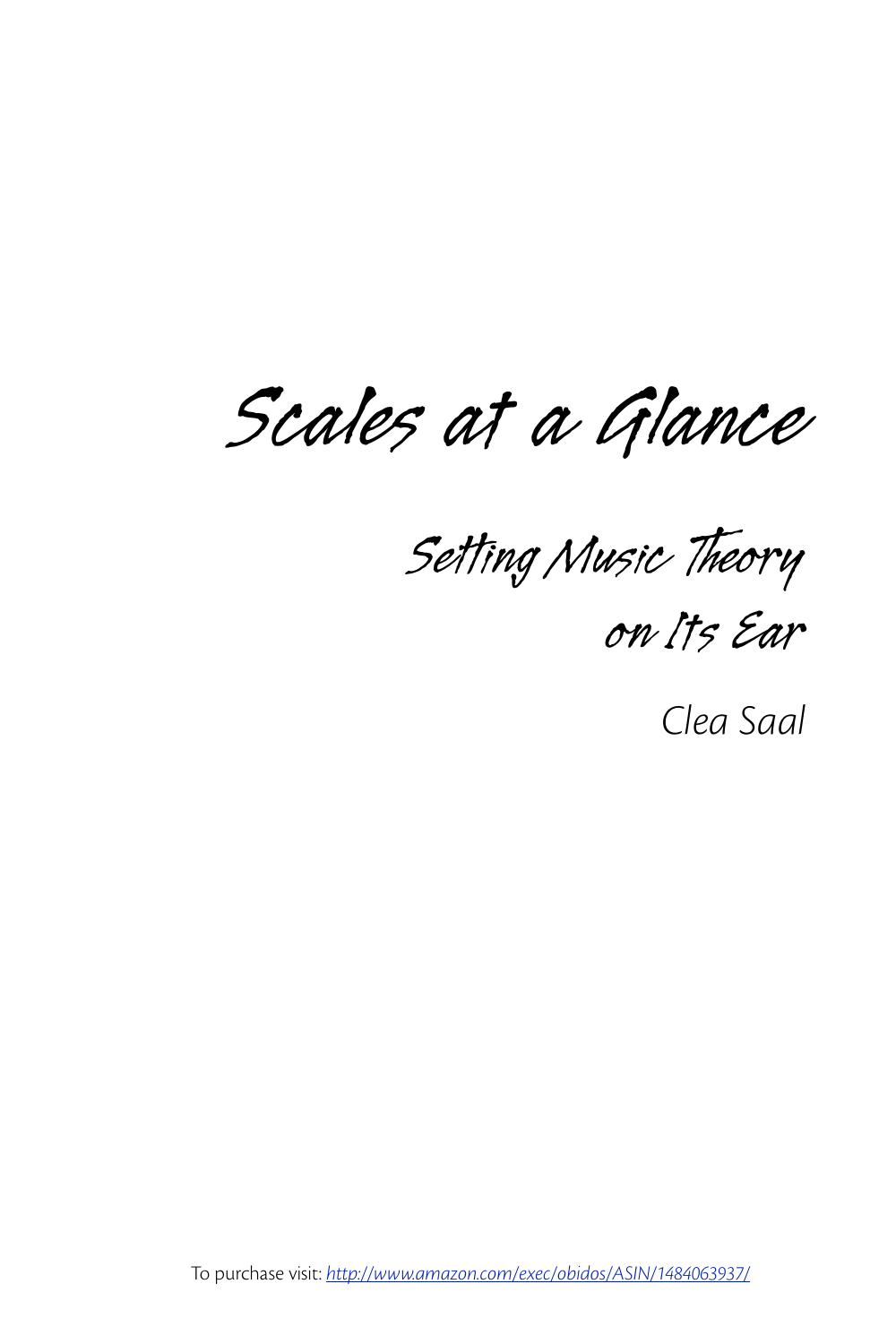*Scales at a Glance, Setting Music Theory on Its Ear FIRST EDITION: Copyright © 2001 by Clea Saal SECOND EDITION: Copyright © 2013 by Clea Saal Cover art © Karla Reyes*

#### ALL RIGHTS RESERVED

No part of this book may be reproduced, stored in a retrieval system, or transmitted in any form or by any means, including, but not limited to, electronic, physical, or mechanical, without the written permission of the copyright holder.

For information regarding permission contact: booksandtales@gmail.com

*International Standard Book Number: ISBN-10:1484063937 ISBN-13: 978-1484063934*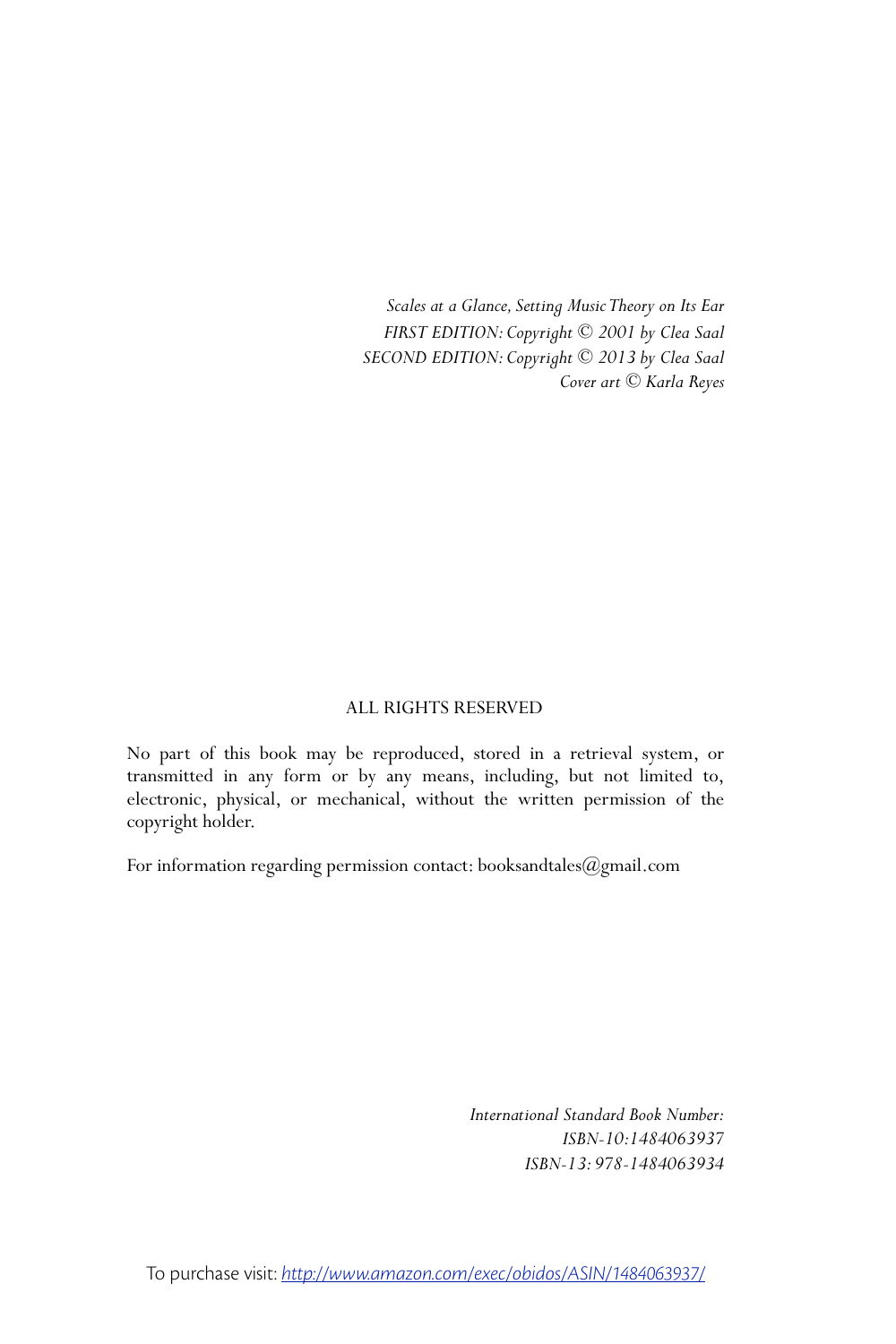*To my mom, for more things than I can count, but mostly for her undying love and support*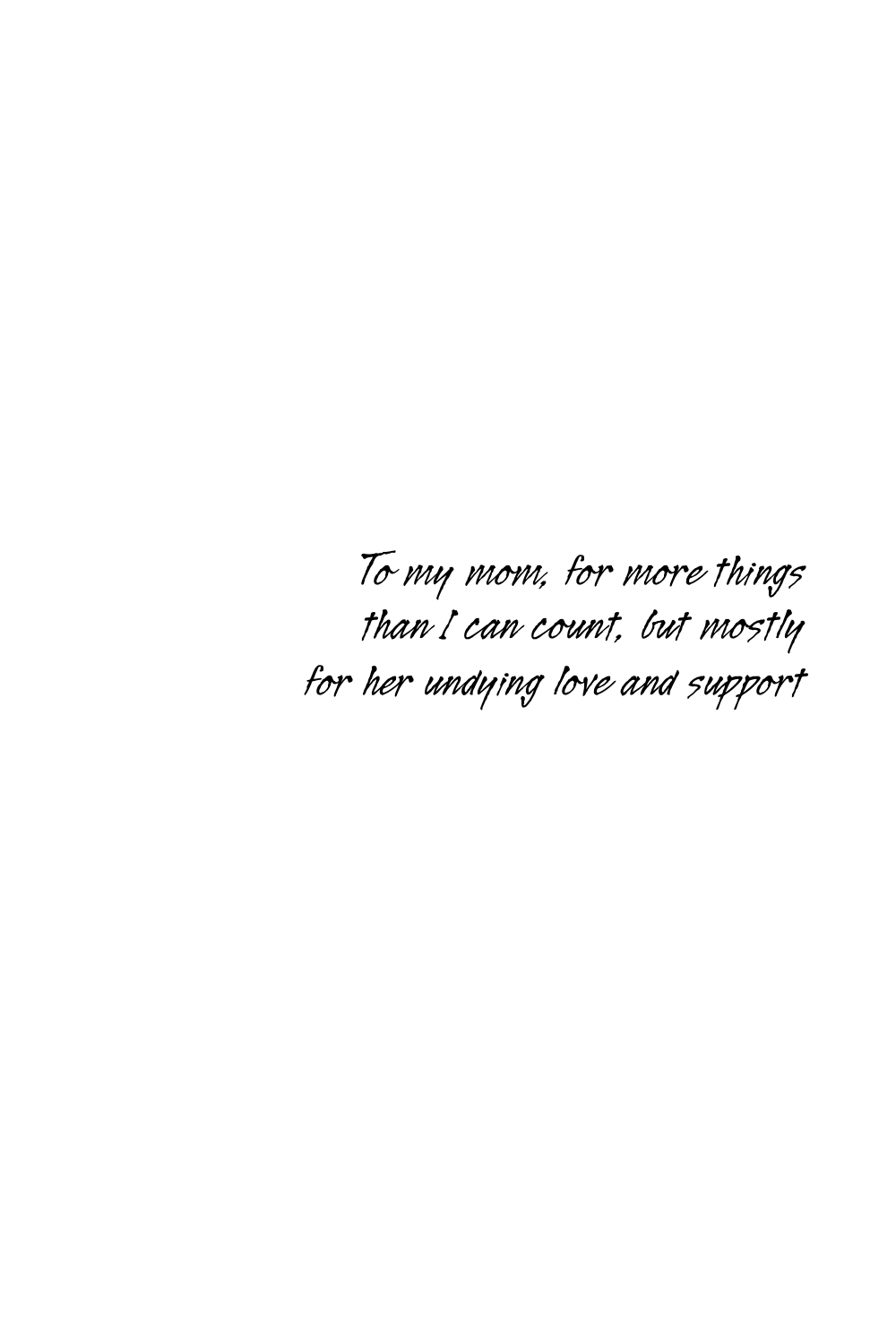# *Table of Contents*

| Chapter 9: Chord Construction Kit, and Kinds of Chords45     |  |
|--------------------------------------------------------------|--|
|                                                              |  |
| Chapter 11: Variations of the Major and Minor Scales 59      |  |
|                                                              |  |
|                                                              |  |
|                                                              |  |
| Chapter 15: And What About Non-Western Systems?79            |  |
|                                                              |  |
|                                                              |  |
| Chapter 17: Of Dots and Lines No, I Don't Mean Morse Code 85 |  |
|                                                              |  |
|                                                              |  |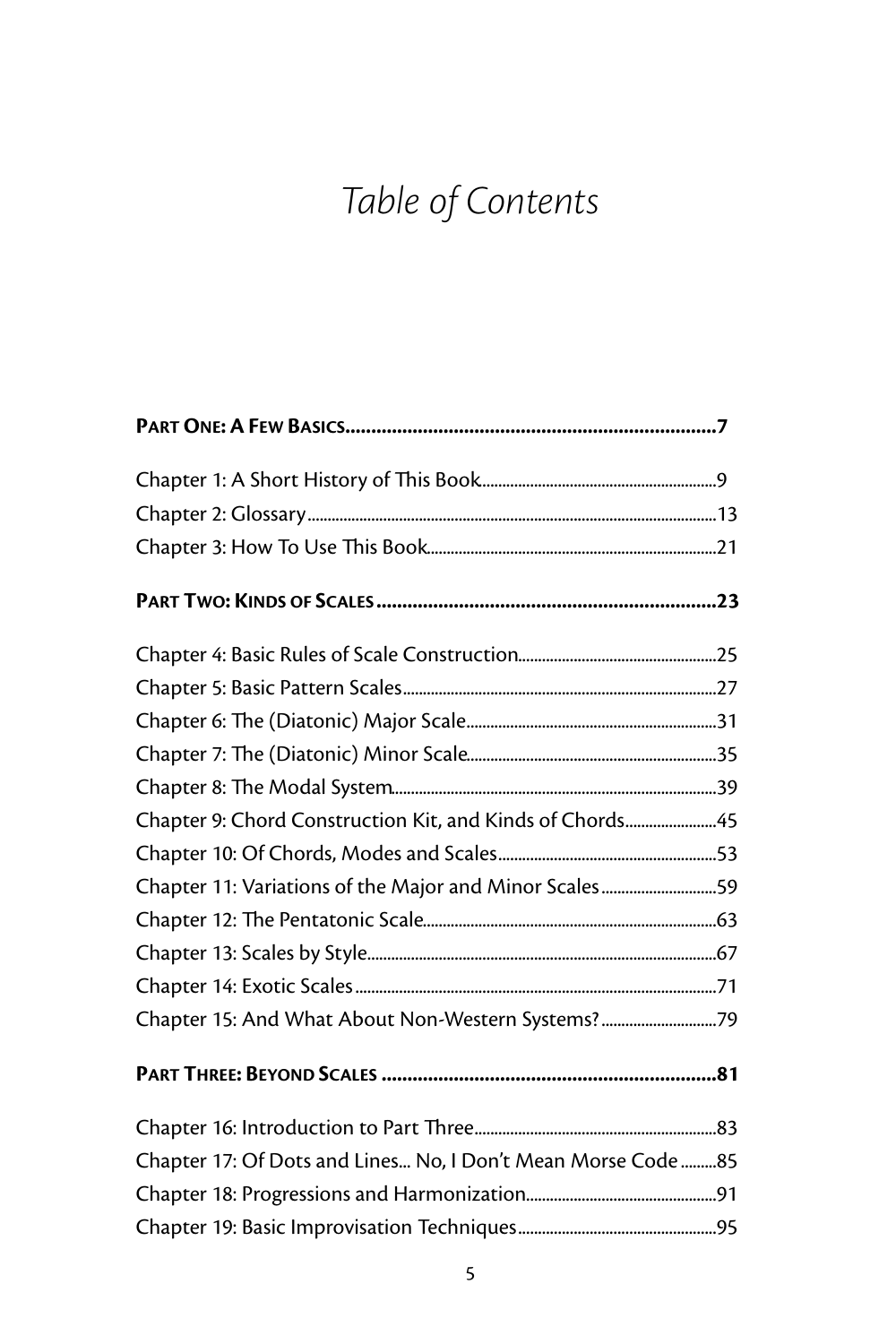#### $6\overline{6}$ SCALES AT A GLANCE: SETTING MUSIC THEORY ON ITS EAR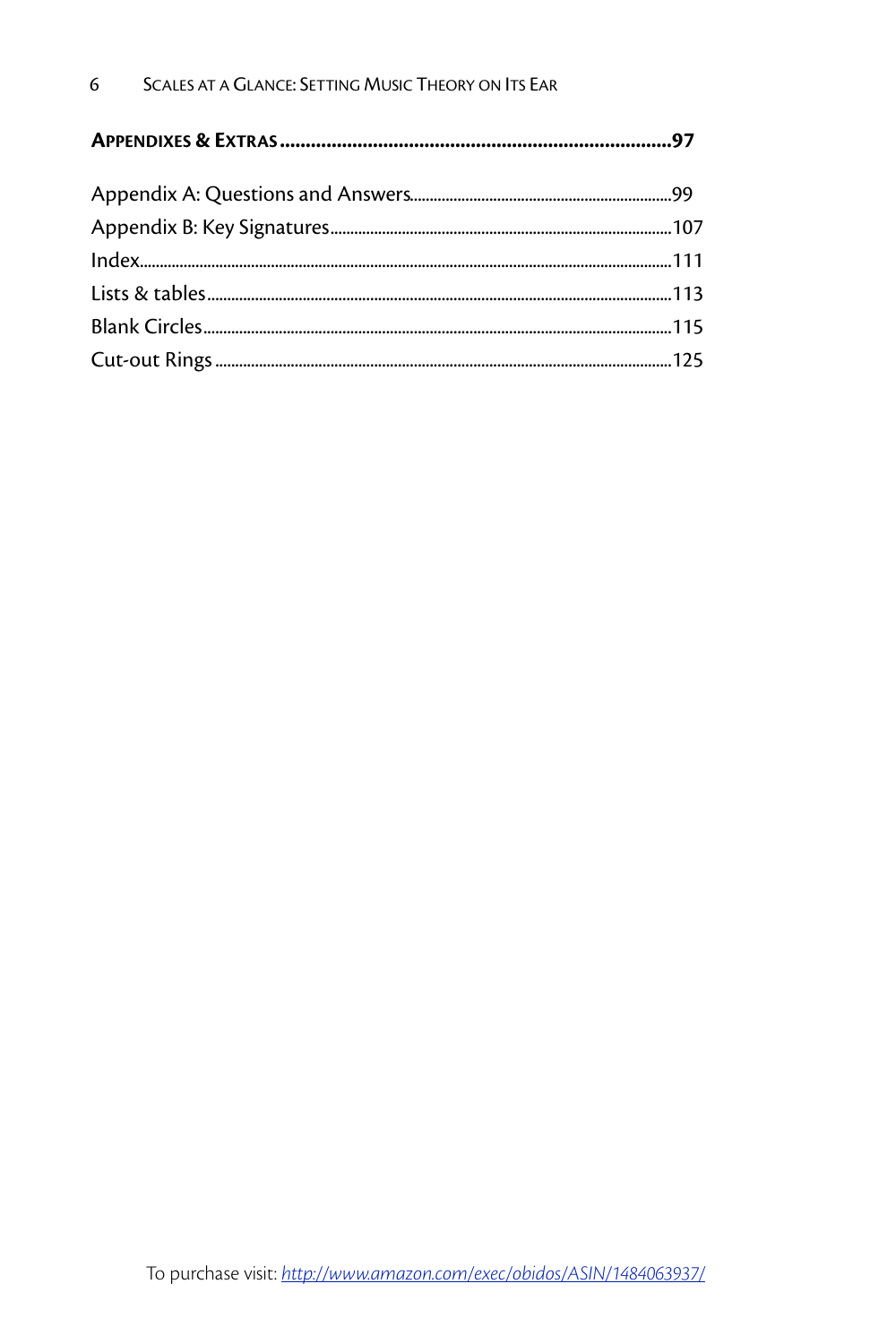<span id="page-6-0"></span>*Part One:*

*A Few Basics*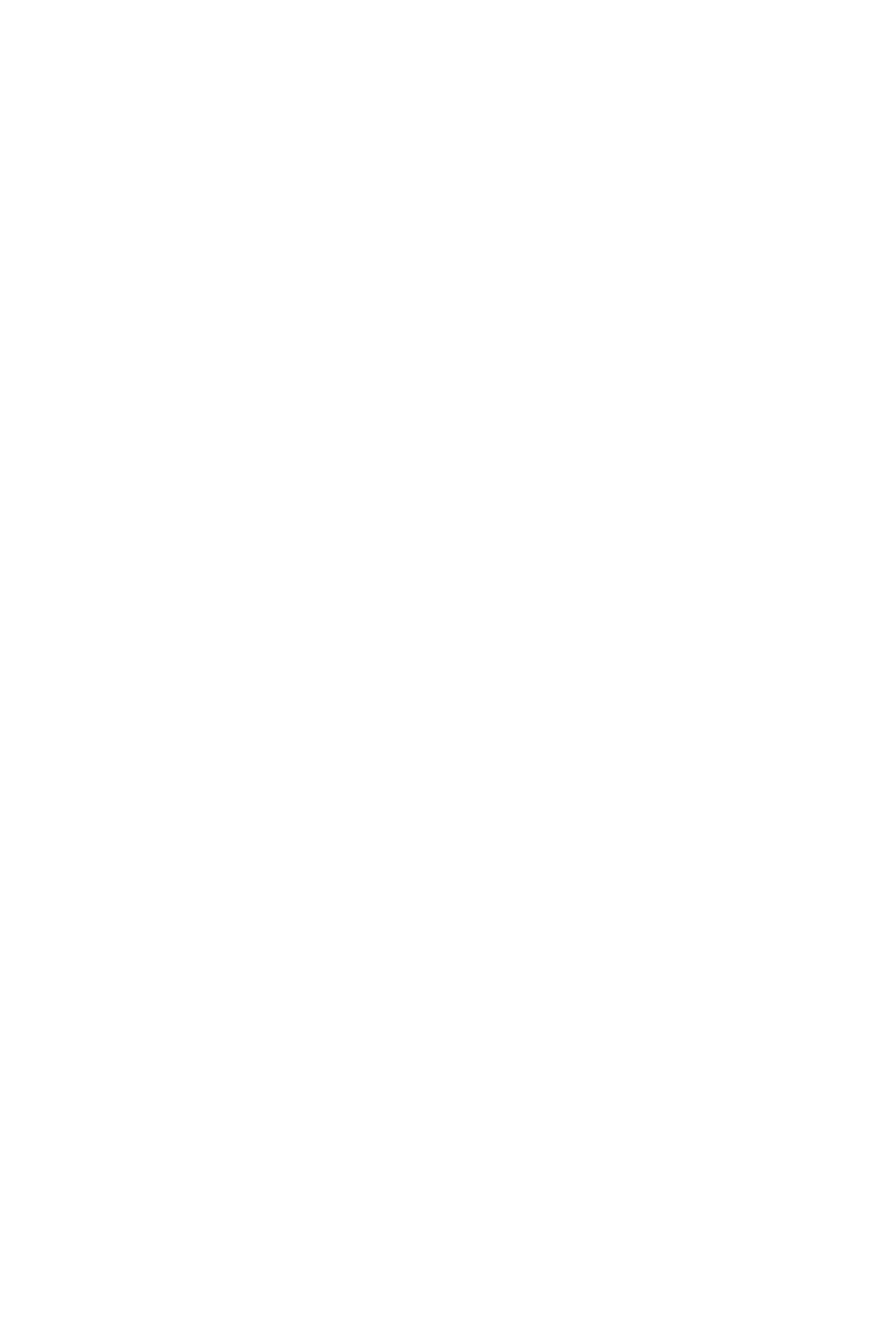## <span id="page-8-0"></span>*Chapter 1: A Short History of is Book*

 ${\bigwedge_{\text{s}}}$  you can probably guess by reading its title, this book is all about scales, and since you are reading this I will go so far as to assume that you are at least somewhat interested on the subject... either that, or a teacher gave you no choice on the matter.

To begin with I want to point out that even though this book begins at the beginning, it does eventually reach a fairly advanced level. That means that even if you are already somewhat familiar with the subject you are still likely to find some additional information here, not to mention a fresh, and hopefully more enjoyable and understandable perspective.

Being dyslexic I tend to rely on a visual approach when it comes to the understanding of scales (and by 'scales' I mean those music thingies, not the ones you are likely to encounter on a fish). This approach enables me —and with a little luck it will also enable you— to figure out their inner structure quite literally with a single glance.

So where does this book come from?

It all started in a fairly simple way: I was trying to figure out an exotic scale one afternoon, minding my own business and working out its structure —if you don't have a clue as to what that means, don't panic, I'll explain it later— when, as I was trying to visualize it, I stumbled upon a way of expressing it that was both unbelievably simple and applicable to any scale, in fact it could even be extended to the study of scales that were not based on the octave as it is understood in Western music. It seemed to me a very practical system, and I had never seen anything like it used in a book, though I freely admit that, within the context of all music theory books ever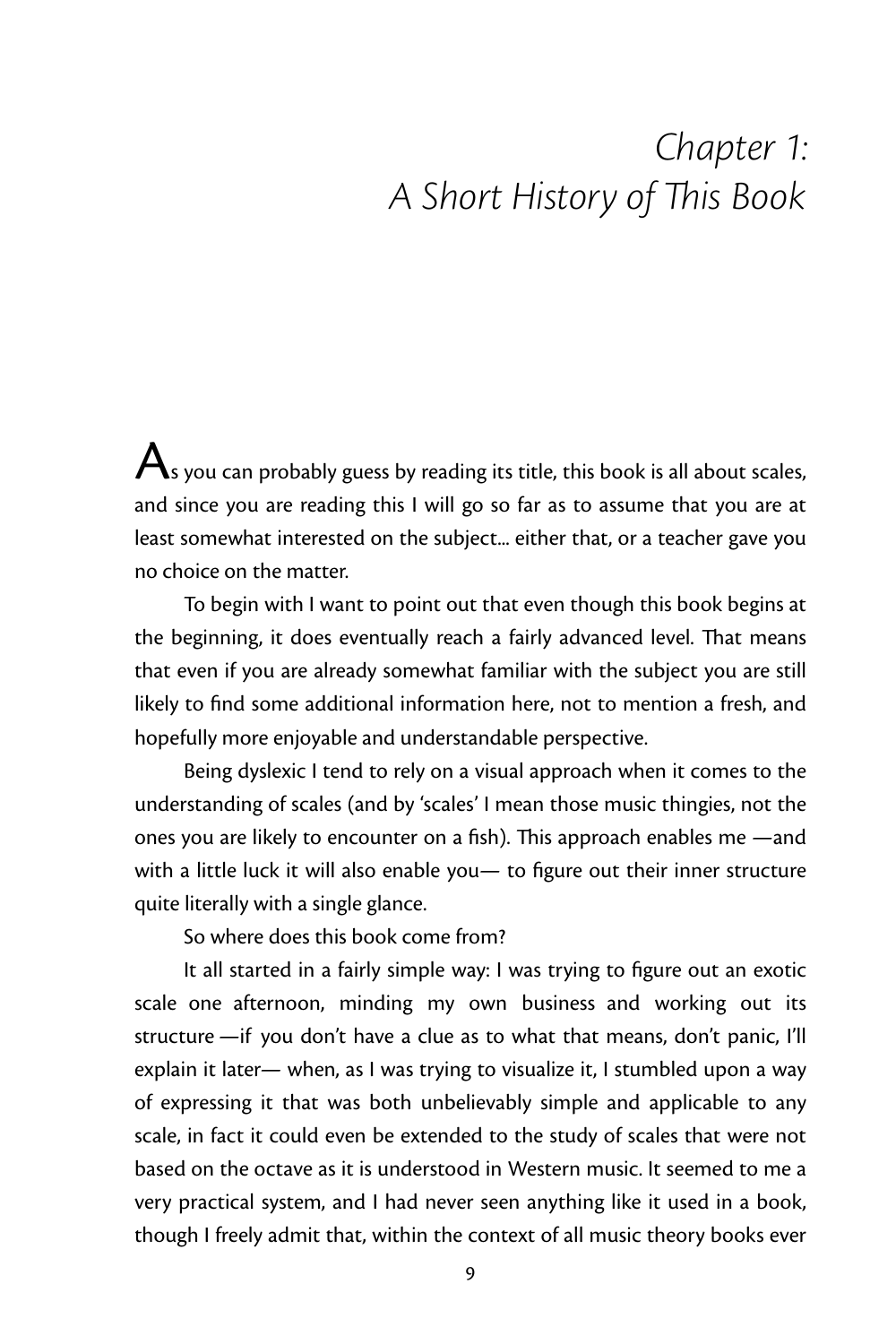published, that is not saying much. Anyway, the more I thought about it, the more I liked it.

This system had already become my *de facto* approach in my own studies —and I had already confirmed how effective it could be— when I realized that it could also serve as a way of fighting one of the main problems confronting music students everywhere: the fact that most music theory books seem to have been conceived as a sort of anti-theory vaccine (if you have studied music before, you probably know what I mean). The thing is that this is not an irreversible condition. Even though tradition dictates that one must enjoy the study of music —and especially of music theory— in spite of one's teachers, I still believe that it can be made into an enjoyable experience. In fact I am even convinced that it is *less* painful than going to the dentist for root canal!

Anyway, the idea for this book was already rattling in my head when I tried to explain something about a scale to someone very dear to me —that would be my mom— who knew nothing of music theory and used to look at me as if I were speaking to her in Chinese whenever I mentioned anything having to do with music. To my surprise, when I explained it this way I finally got her to understand what I meant. That was what sealed it for me.

So much for the lame personal anecdote, now let's turn our attention back to the subject at hand: scales. Seeing how they are, together with rhythm, one of the basic building blocks of music, getting to know them is not optional... and that means that we can't afford to hate them or even to turn a lovely shade of green whenever someone dares to mention them in our presence. The first problem we must overcome then is the fact that learning them has traditionally been based on memorizing rules, intervals and structures (if you were lucky, otherwise you were merely presented with a considerable stack of staff paper and left to your own devices).

The idea of resorting to memory may not sound so bad at first glance, but when you consider that, if we use the diatonic scale as an example (C, D, E, F, G, A and B), with its twelve tones and its seven modes we come up with a grand total of 84 'different' combinations, you will probably agree with me when I say that there are better ways for you to use your memory resources... and the diatonic scale is just one among many, so this number must then be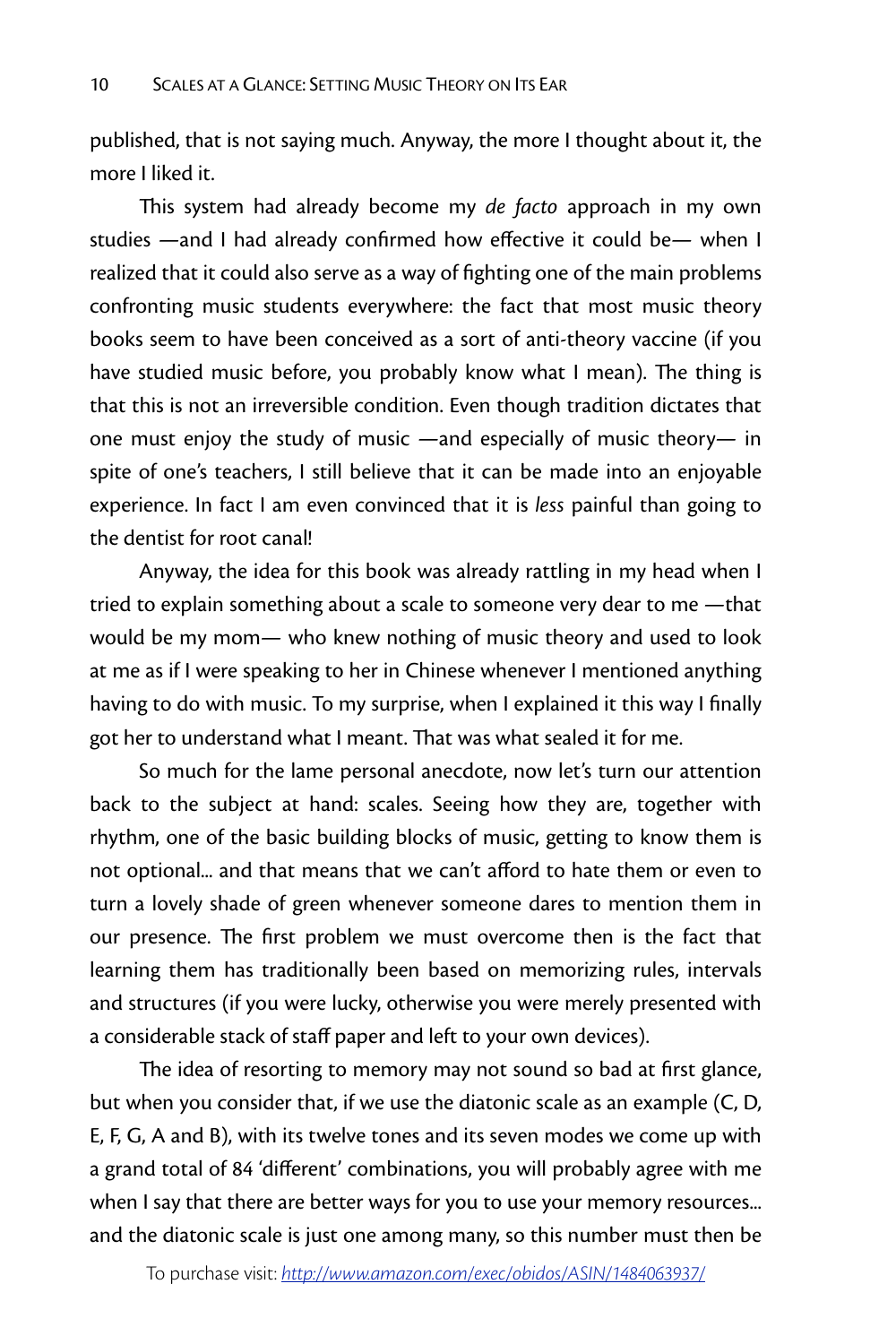multiplied by the number of scales that you deem to be necessary for your goals. As you can see the task itself is formidable, but the good news is that there is an easier way of going about it.

Our goal here will not be so much to memorize every conceivable scale, but rather to understand the basis of the theory governing their construction. Let's be perfectly clear: scales are really built by combining a mere handful of different intervals, and the structure of any given scale is simply the result of putting a subset of those intervals together in a particular sequence.

In this book you will become acquainted with some of the most important scales, and you will also get to play with others that are less familiar, so that you can learn how to apply those principles to any scale you happen to come across. You will also learn what the different modes are, and how to take advantage of them, plus you will come to understand the basic principles of chord construction. In addition to that you will also learn how chords relate to scales, how do you figure out which chords go with which scale, and how can you find a scale to fit a given chord, but the most important thing is that you will hopefully learn enough to be able to work with the scales rather than against them.

Even though this book is very specific, it assumes no previous knowledge of anything having to do with music, and it does not require any knowledge of musical notation either, though it does include a chapter on the subject. Seeing how this book is intended for a general audience, it does not focus on a specific instrument, but if you play one you may want to try out each scale to hear how it sounds. Remember that while theory is important, music is not about theory. Theory is just a tool, and it must be treated as such. This is merely a book of scales that will hopefully guide you, but in the end it is up to you to learn from it, understand its contents and put them to use.

And now for a word of caution: while some of this book's chapters are ridiculously short in terms of word count, this doesn't necessarily mean that they are short in terms of content. Take your time, make sure you understand one concept before you move on to the next one, and feel free to go back as needed. Remember that it doesn't pay to speed the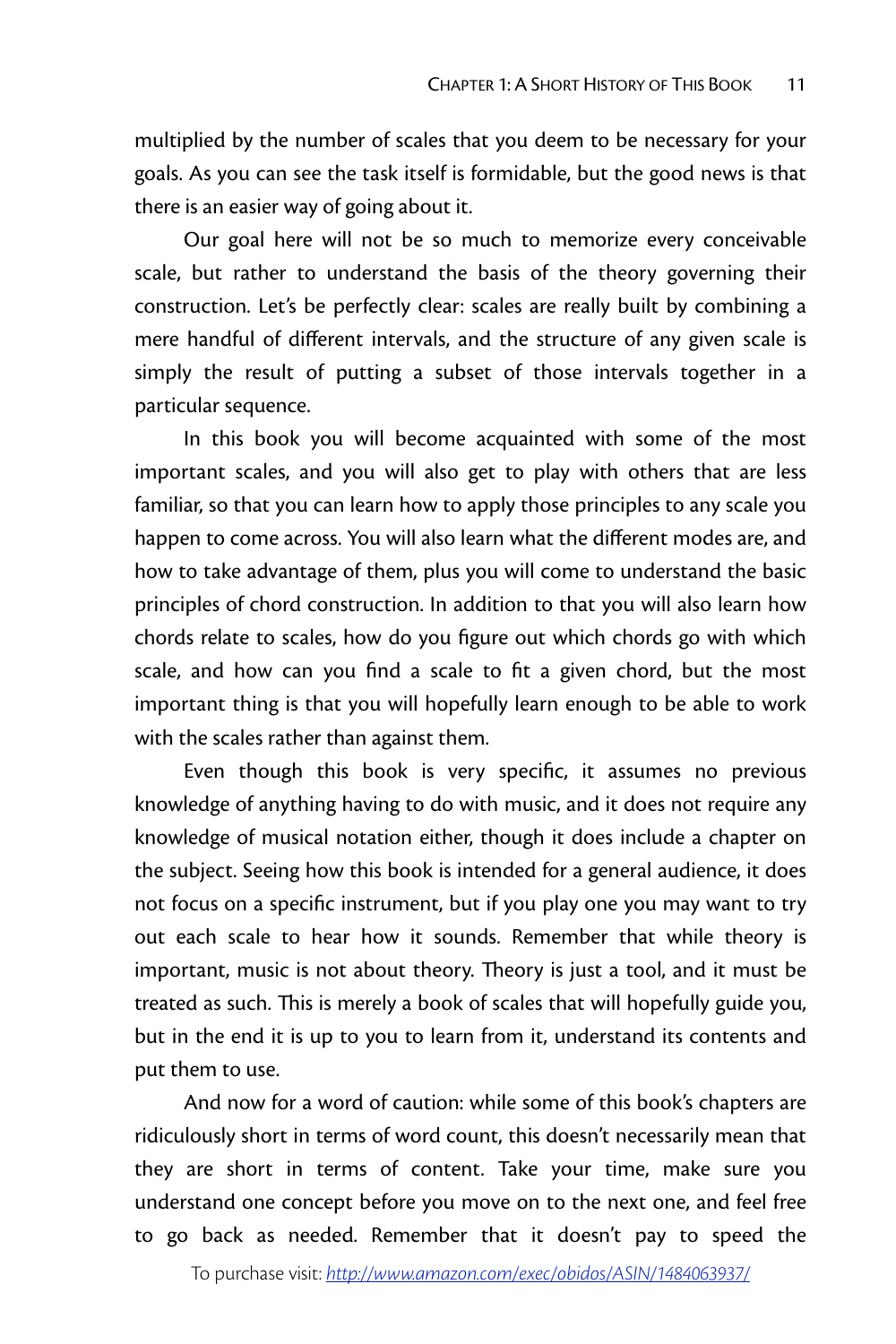construction process along by cheating on the foundations. The goal here is to learn, and when it comes to doing that there is no hurry.

Well, that's it for the history of this book, or at least it should have been... only it isn't because this book wasn't written just once but rather three times. In a way it has become like one of those scabs I can't quite manage to leave alone. I wrote the first draft of this thing some twenty years ago. That one went exactly nowhere. I rewrote it and actually got it published a little more than ten years ago, and now I've decided to revise it yet again. In fact my mother, who encouraged me to write this thing in the first place and to whom this book is dedicated, passed away more than fifteen years ago. That's how long I've been at it. Here's hoping that this will actually be the final version.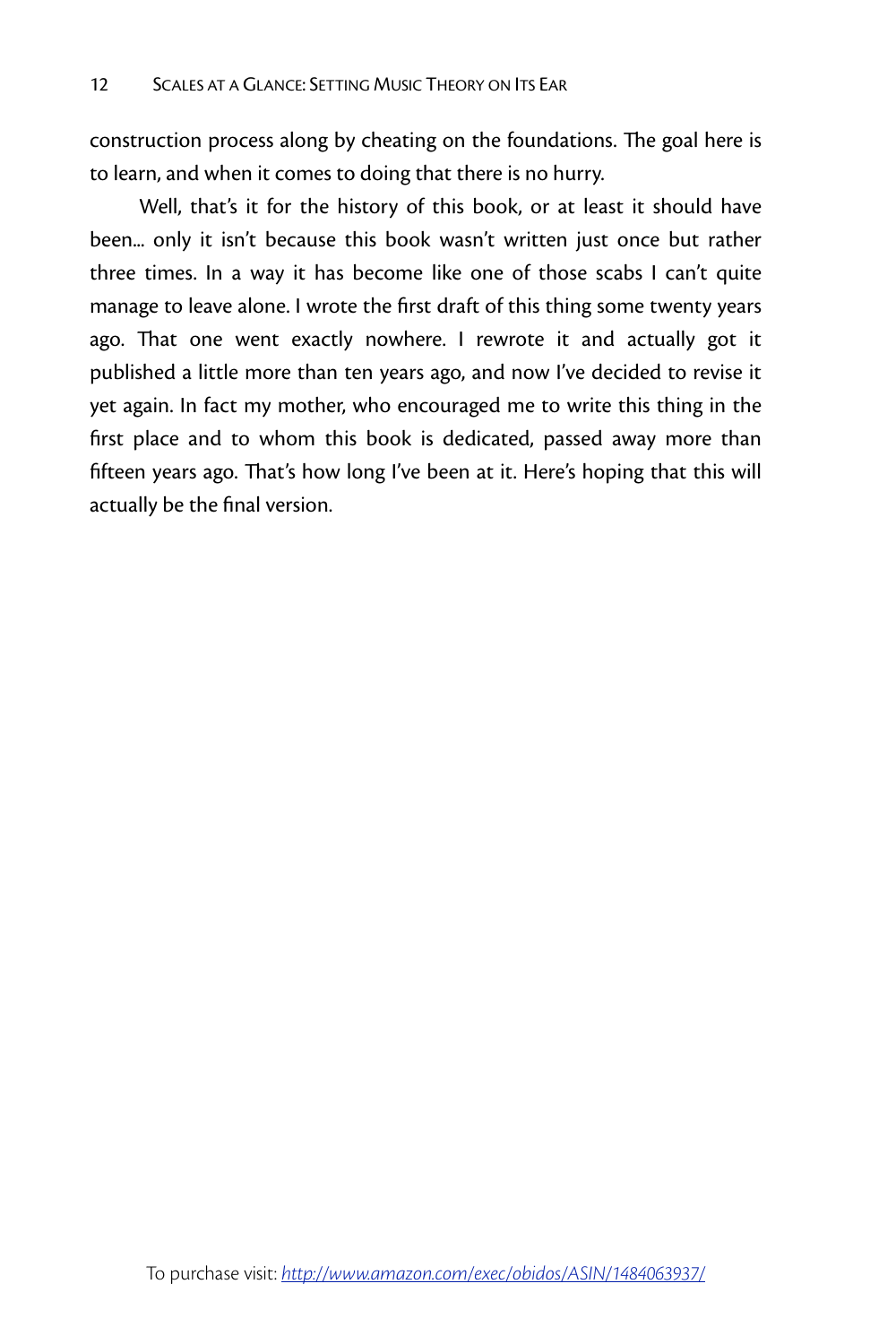## <span id="page-12-0"></span>*Chapter 2: Glossary*

 $\mathbf{Y}_{\mathsf{es},\, \mathsf{I}}$  am aware that the glossary is usually found at the end of the book, but seeing how this book does not assume any previous knowledge, I figured that we might just as well get some basic definitions out of the way. Some of these will probably seem obvious even to the uninitiated, but they make for an effective starting point. As a reader, you can always skip the ones you find redundant. I would also like to point out that defining any given term in a few words is bound to be somewhat problematic because it always leaves plenty of loose ends, so I want to warn you that most of these definitions are extremely simple, and will be complemented later on.

1.0) **Note**- Notes are to music what letters are to words. This means that they are the minimum identifiable sounds. Just like letters, notes have names, unfortunately these names have little or nothing to do with the sounds they represent. What I mean by that is that the name of *F* is just as similar to the sound it represents as the shape of the character commonly known as *A* is to the way in which we pronounce it.

1.1) **The Names of the Notes**- There are two main systems for naming the notes. One of them uses names, the other letters. The first system, the one using names, is used throughout most of the world. In it the names of the notes are *Do(Ut)-Re-Mi-Fa-Sol-La-Ti(Si)*. This system was created by Guido d'Arezzo (for the trivia question of the day, he was an Italian monk and he lived between 990 and 1050). The second system is used mostly in English and German speaking countries. This system is in fact older, and it uses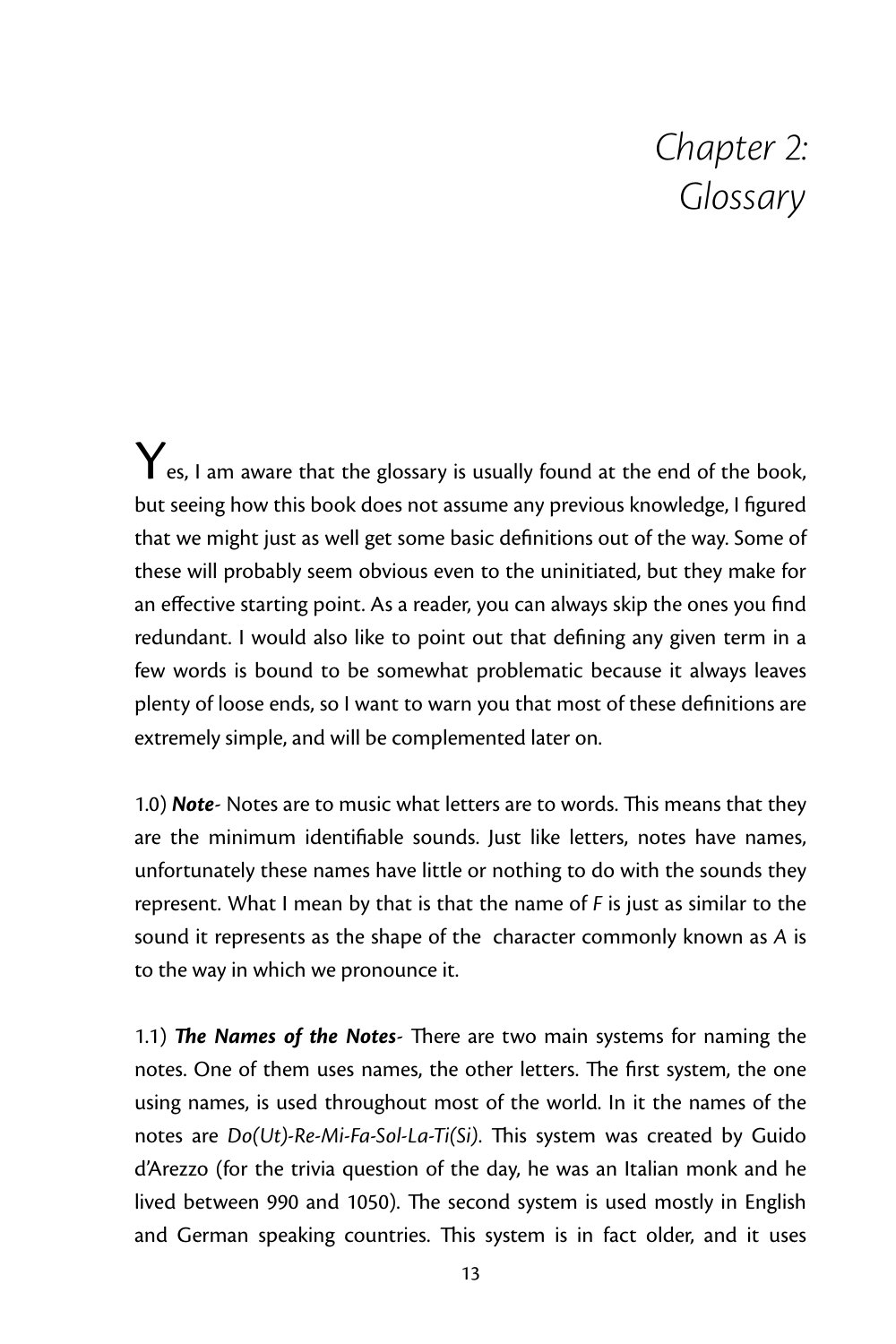letters rather than names to identify the different notes. It relates to the previous system in the following way *C=Do/Ut, D=Re, E=Mi, F=Fa, G=Sol, A=La, B(Ger. H)=Ti/Si*. It is important to keep in mind that both systems present a couple of regional variations, such as the use of *Ut* instead of *Do* in France —though *Ut* was the original name for that particular note— or the use of *H* rather than *B* in Germany (a note of caution, in Germany, B=Bb). Later on it will become clear why is it that the letter-based-system begin with *C* rather than with *A*, but for the time being I am afraid you are just going to have to trust me on this one.

2.0) **Tonic**- The tonic is the note that lends its name to the entire key. It is the note that sets the tone, hence its name. It can, in fact, be any note, that is to say the octave can begin at any point, since it represents a convention that indicates how a particular piece of music is to be written, played and so on. The tonic is the starting point for the scale in which the music is written, regardless of what kind of scale is being used.

2.1) *Octave*- From the Latin word for eight, the octave represents the eighth note, and it has the same name as the tonic. The octave doubles the frequency of the tonic. To understand this I am afraid that you will need to understand something about the nature of sound, so here it goes. Sound travels in waves, these waves are measured in *Hertz (Hz)*. Pitch is directly proportional to the number of Hertz (more Hertz, higher pitch). Now, combining what we have so far, we have that the octave doubles the number of Hertz of the tonic, so, using *A* as our basic example, we have that 110 Hz, 220 Hz, 440 Hz and so on, all represent the sound we know as *A*, although obviously in its different octaves. For the record, the human ear can perceive sounds with frequencies ranging approximately from 20 Hz to 20 kHz (20,000 Hz), a range of approximately ten octaves, although, for the most part, only seven or eight of these are actually used to produce music.

3) *Whole step/Half step (Tone/Semitone)*- Steps and half steps enable us to measure the distance between two notes. One of the easiest ways to visualize them is through a piano keyboard. If between two white keys there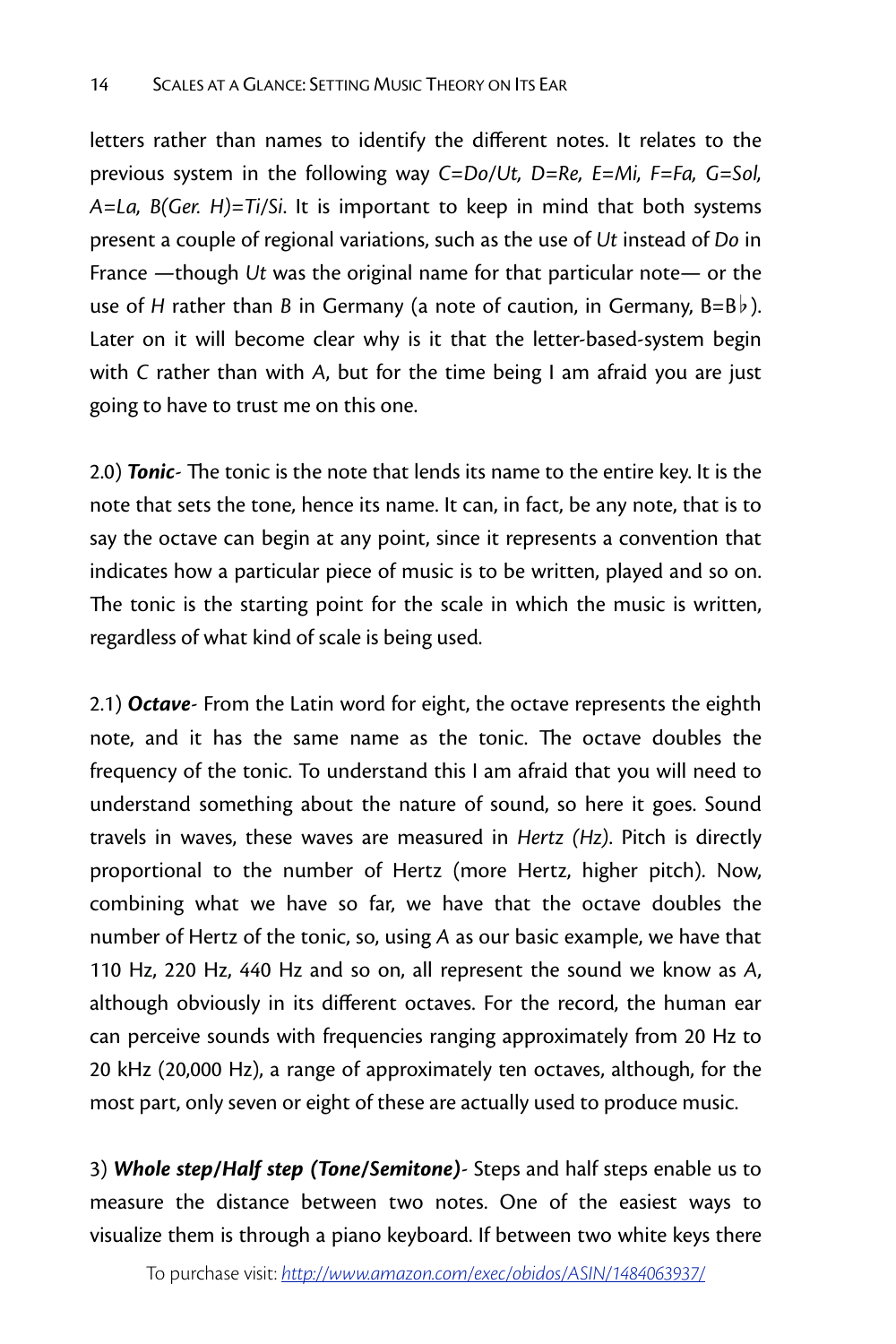is a black one, then those white keys are separated by a whole step —or whole tone— and the black key represents the half step —or semitone— in between. If between two white keys there is no black key, then the white keys themselves are separated only by a half step. So, as we can see in the following figure, the octave is made up of twelve half steps, or six whole steps.



the octave as seen on a keyboard

4.0) *Sharp and Flat*- As you can see in the previous figure, in addition to the seven white keys representing the 'natural' notes, there are also five black keys representing the half steps in between. These notes have their own names, derived from those notes that are found on either side of them, unfortunately this also means that they have two possible names each. Using C as our example, we find that the sound that is to be located half a step above it is known as 'C sharp', this is usually indicated as follows:  $C^{\sharp}$ , where  $'$  is the symbol used to indicate that the note is sharp, and therefore its pitch is half a step higher than the note used as a reference. That same key is also located half a step below D, and so it can also be known as 'D flat' which is usually represented as 'D $\flat'$ , ' $\flat'$  is the symbol used to indicate that the note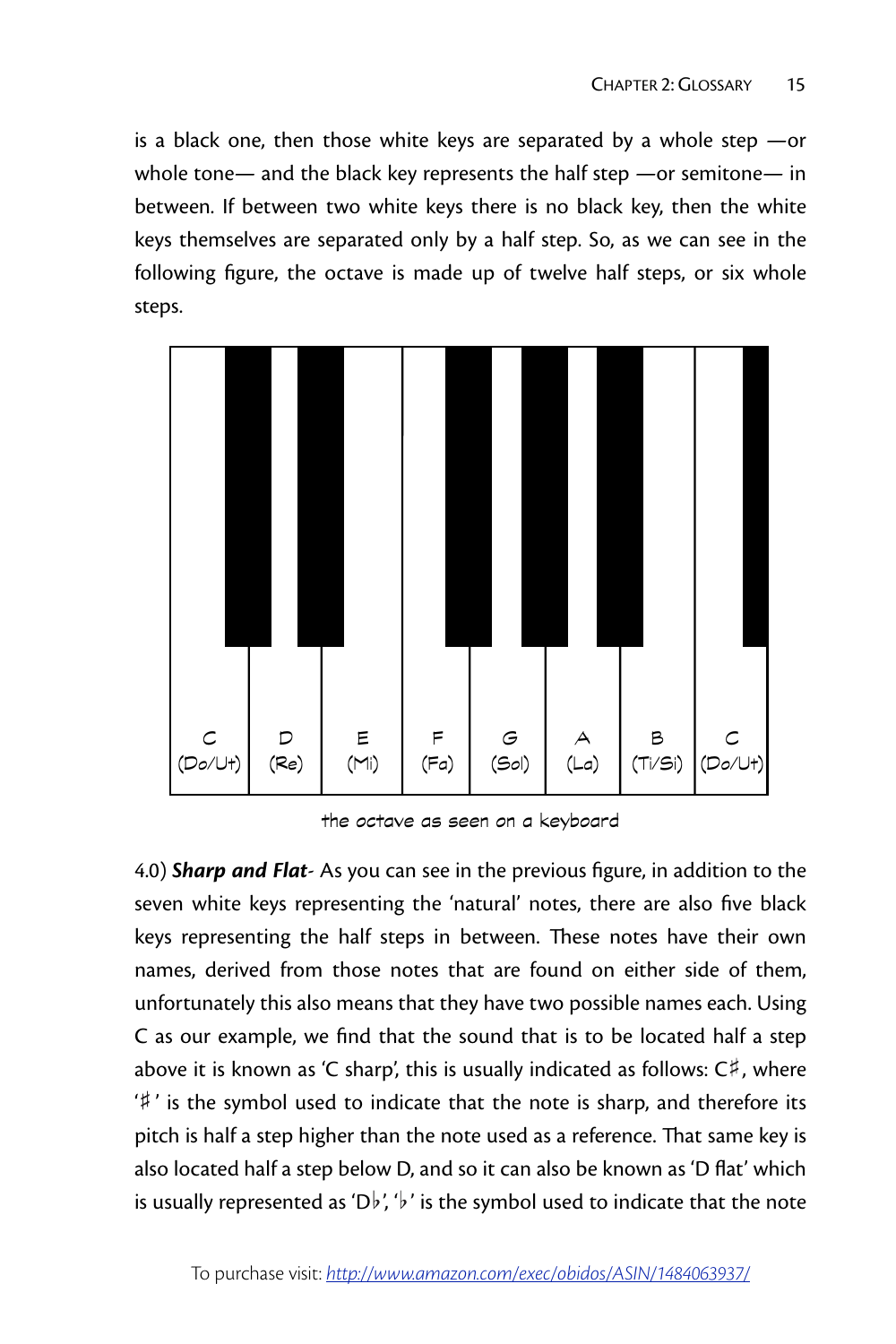is flat, and therefore its pitch is half a step lower than the note used as a reference.

4.1) *Enharmonic*- Enharmonic is the word used to indicate that one note or interval has really the same sound, or pitch, as another. This is precisely the case with C# and D  $\flat$ . Both names represent in fact the same note, which in a keyboard is to be found in the black key separating C and D. You have to keep in mind that, even though enharmonics represent the same sound, it is very important to learn to give them their proper names because in the context of a given scale, an augmented second is not the same thing as a minor third, even though both intervals are enharmonics (intervals, seconds and thirds are explained later on). To further complicate matters, you may also encounter cases such as E $\sharp,$  which, even though it is an enharmonic of F, must sometimes still be referred to as  $E\sharp$  (the explanation for this will be found in a future chapter, if you want a sneak peek, I'd suggest you look for it in the chapter dealing with the basic rules of scale construction).

4.2) *Double Flat and Double Sharp*- As if everyday enharmonics were not enough of a headache, sometimes a note can be modified by two flat or two sharp symbols, thus it sometimes becomes an enharmonic to more than one sound. For instance Fbb. is an enharmonic not only of Eb but also of D#. If it makes you feel better, it really sounds a lot more complicated than it is. Once you understand the reasoning behind it, you will realize that there is a method to this particular bit of madness.

5.0) *Scale*- Here we are. Now if you were to look this word up in a dictionary you would find that it has several associated meanings, ranging from fishes, to measurements, to climbing over stuff, but here we will focus only on musical scales, that narrows it down. To keep it short, a scale is nothing but an orderly sequence of notes, usually spanning one octave, which is then used to create a melody, harmonize it or improvise over it. There are many kinds of scales, but they can be divided according to some basic traits. These are some of the most common groupings: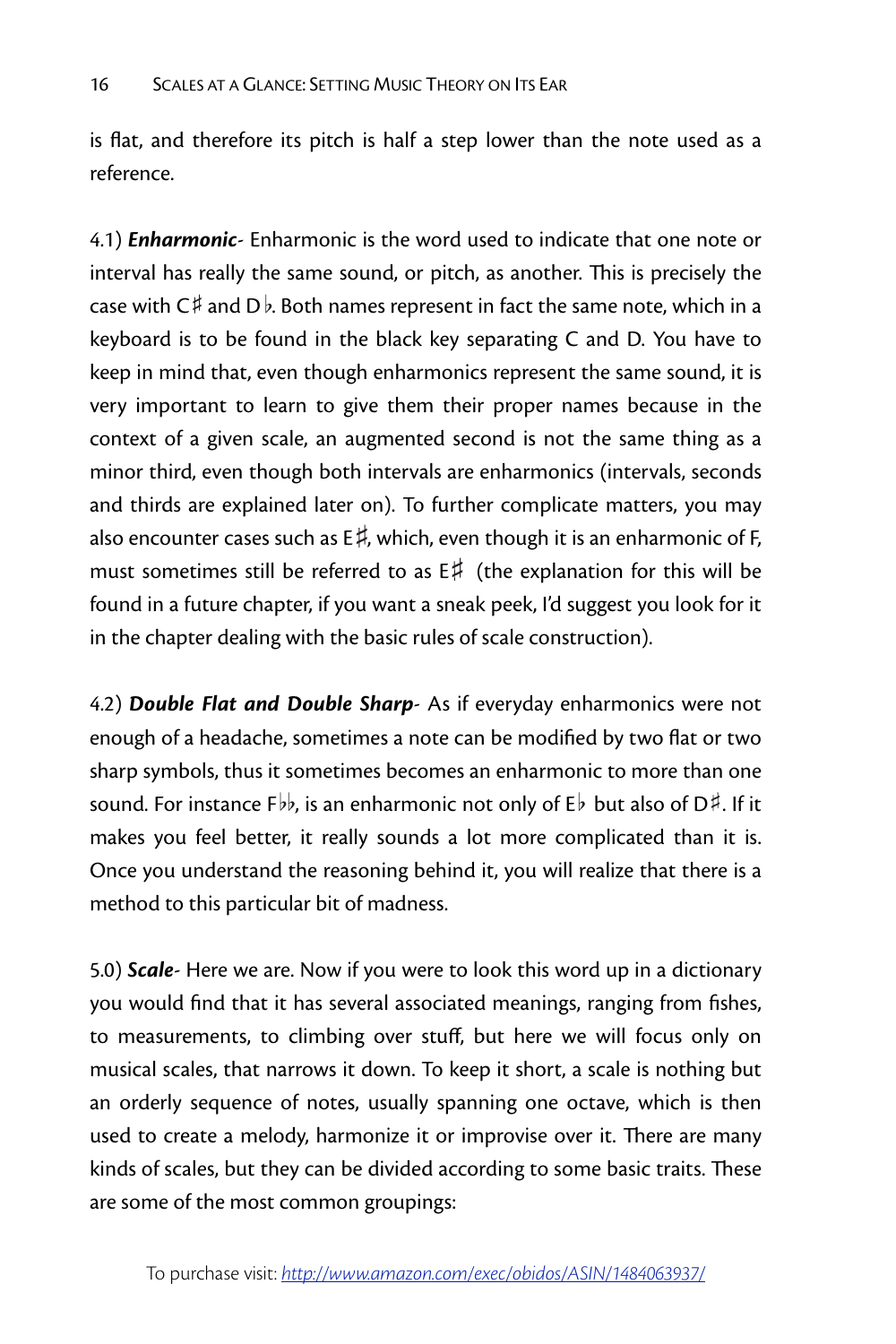5.1) **Basic Pattern Scales**- These scales are extremely simple, since they are built around a single pattern. It can be by half steps (Chromatic scale), whole steps (Whole Tone scale), or by combining both kinds of intervals regularly (whole step/half step, or half step/whole step). With the exception of the Chromatic scale, these scales are not used all that often in the real world.

5.2) **Major Scales**- There are plenty of scales that can be included in this group, since its name only means that, between the tonic and the third degree there are two whole steps, but the name is usually reserved for the scale that is known as the diatonic major scale, which lies at the root of most Western music, or, when so stated, to one of its variants such as the harmonic major scale. All other scales beginning with a major third are usually classified as exotic scales.

5.3) *Minor Scales*- Just as with the major scales there are numerous minor scales since technically the name only means that from the tonic to the third degree there are one and a half steps, but the name is usually reserved for the relative minor of the diatonic major scale, or one of its variants, such as the harmonic minor scale, with all others being classified as exotics (we will get to those relatives later, don't worry, but I can promise that they are not the scale's aunts and uncles). There is also a sub-group of these scales: that of the semi-diminished —also known as half-diminished— or even diminished, scales. These scales have not only a minor third, but also a diminished fifth.

5.4) **Pentatonic Scales**- Pentatonic scales have only five notes, or tones. They are fairly common, especially in popular and Eastern music. They come in many forms, but the name is usually reserved for a five note scale that is derived from either the major or the minor scale. All other pentatonics are classified as, you guessed it, exotic scales.

5.5) *Exotic Scales*- We have encountered them often enough, so here we are with the exotic scales. The name is used to describe all of those scales that are foreign to traditional Western music, regardless of their structure, and more often than not these refuse to play nice with traditional music theory.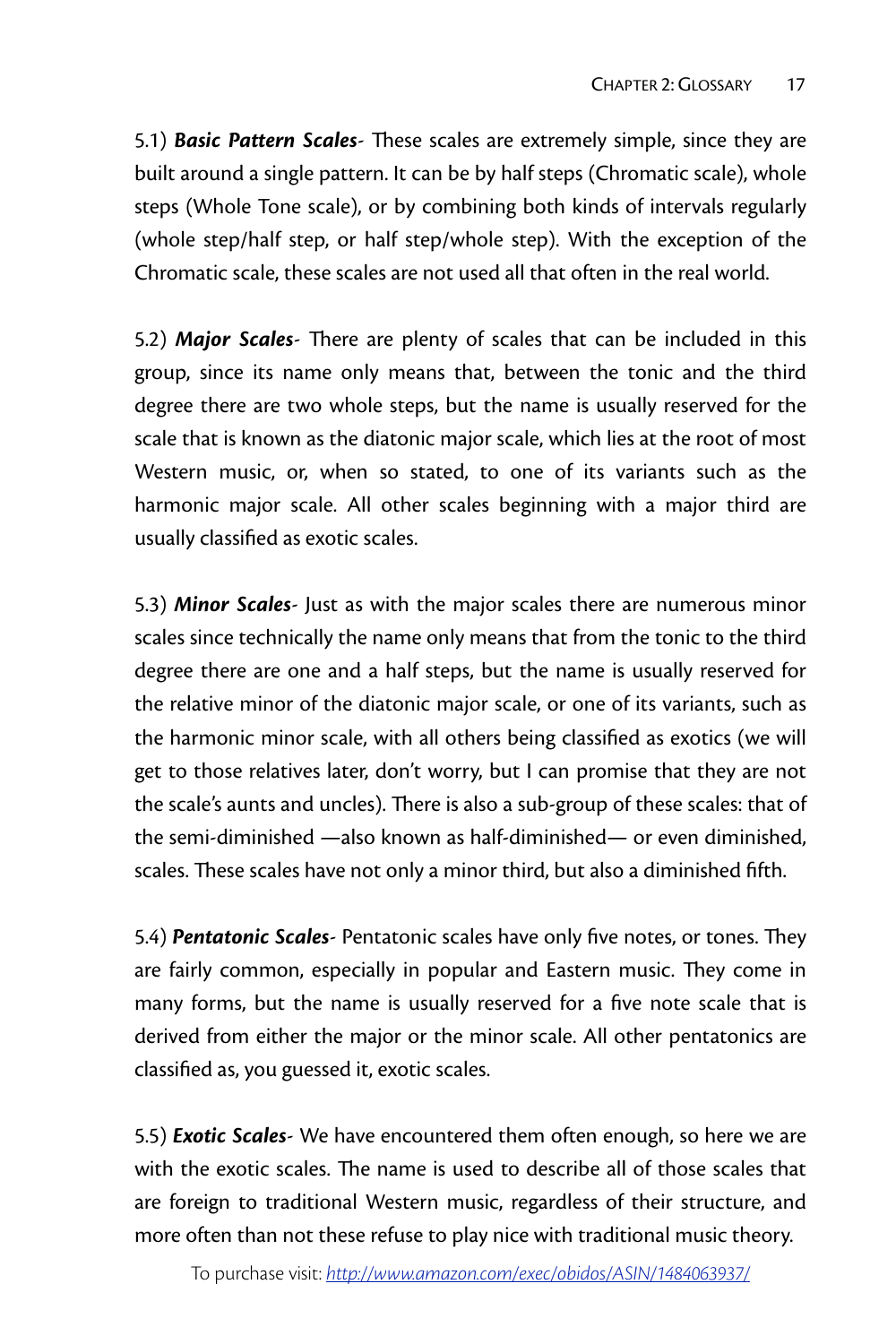5.6) **Scales by Style**- These scales have come to be so intimately associated with a particular kind of music that they have taken on its name. This is the case with the scales known as the blues scale, the jazz scale and the bop scale.

5.7) *Diatonic Scale*- Okay, so this is a single scale rather than a whole category of them, but it is important enough to be analyzed separately. In a nutshell, this is the scale that lies at the heart of Western music. It features five intervals of a whole step and two intervals of a half step each, with the half steps separated by either two or three whole steps. In other words, those half step intervals are kept as far apart from each other as they can be. There are a bunch of other definitions out there, but they are far more complicated, and tend to come across as being cobbled after the fact. In its major form the diatonic scale is: C-D-E-F-G-A-B.

6.0) **Degrees**- The degree is the position of a particular note within the context of the scale. Using our true and tried example of C Major, we have that C is the tonic, D represents the second degree, E the third, F the fourth, G the fifth, A the sixth, B the seventh, and C is the octave which, as you probably already noticed, has the same name as the tonic.

6.1) **The Names of the Degrees**- Just as the notes may be referred to by either name or letter, so can the degrees be referred to by either number or name, so, just for the record, the names of the degrees are: for the first degree, tonic. For the second degree the corresponding name is supertonic. For the third degree the name is mediant. For the fourth degree the name is subdominant. The fifth degree is the dominant. The sixth is the submediant, and finally the seventh is the leading (the minor seventh, which in the case of the C Major Scale would be  $B\flat$ , is also known as subtonic). Of these the names that you are most likely to come across are tonic (first) and dominant (fifth).

7.0) *Interval*- An interval is the distance between two notes. Unless otherwise specified, it is usually ascending (that is it goes from lower to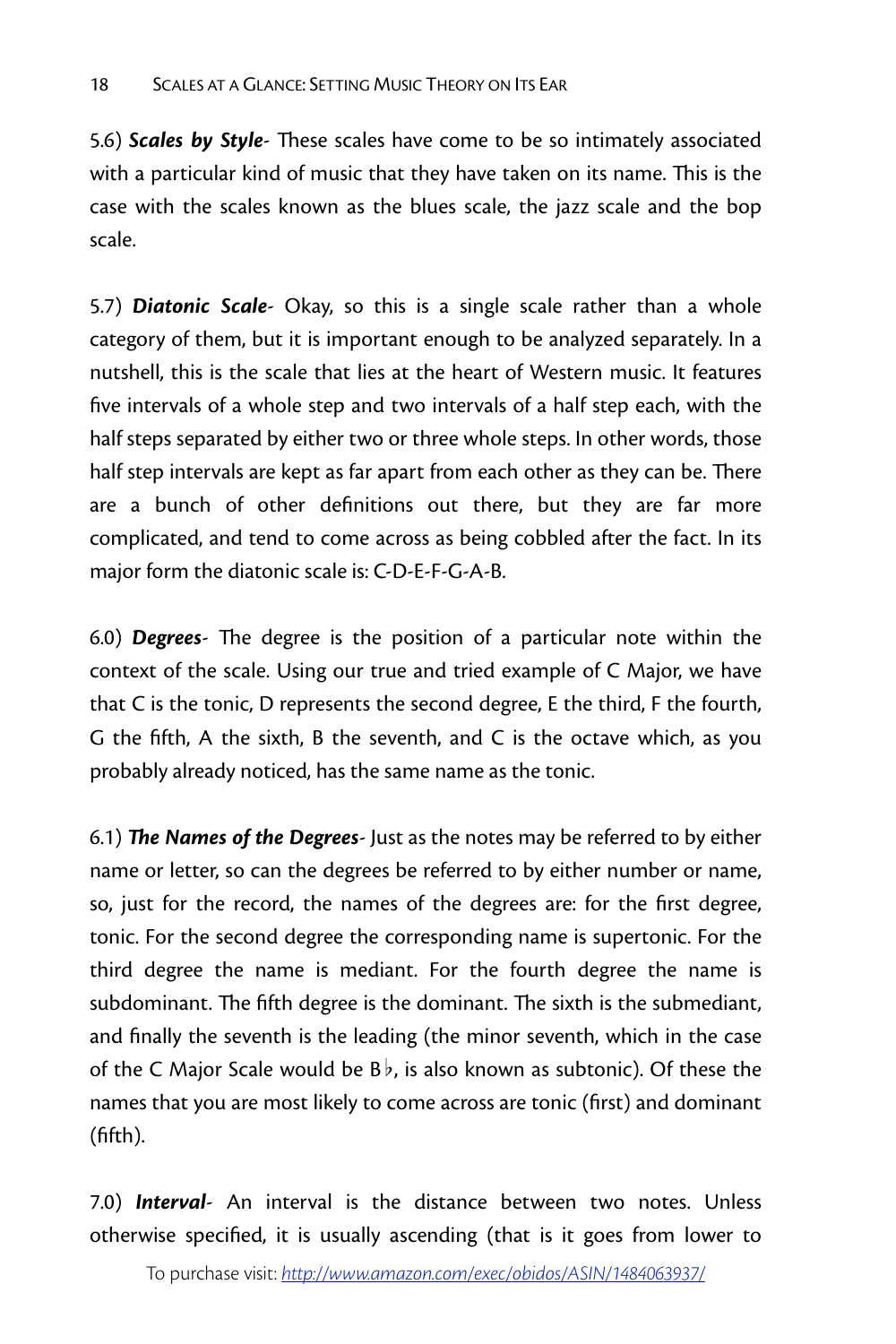higher pitch). Intervals can be expressed in two different ways: by steps or by degrees.

7.1) *Interval in Steps*- Intervals can be defined in terms of steps and half steps, for example, from E to A we have an interval of two and a half steps (this will be further explained later on, but for now the figure representing the keyboard that was included above may provide you with an answer).

7.2) *Interval by Degrees*- An interval can also be defined in terms of degrees by counting how many notes there are in between. Getting back to our previous example, we may also say that the interval between E and A is a perfect fourth. This means that from E to A there are four named notes (E-F-G-A). As for the perfect bit, that one is coming up next.

7.3) **Kinds of Intervals**- This one is going to sound complicated, but here it goes. When we define an interval in terms of degrees we can find several words used to describe it (such as a perfect fourth, as we saw in the previous instance). These words are major, minor, perfect, augmented and diminished, we won't get into details when it comes to double augmenteds and double diminisheds here, but you should also be aware that these intervals *do* exist.

These intervals relate to each other in the following way: if you reduce a major interval by a half step you get a minor interval. If you reduce a minor interval by a half step you get a diminished interval. If you increase a major interval by a half step it becomes augmented. By reducing a perfect interval by a half step you get a diminished interval. If you increase a perfect interval by a half step you get an augmented interval. In the major and minor scales both the fourth and fifth degrees are perfect, as are the tonic and the octave.

8) **Structure**- The structure of a scale is merely the way in which the different degrees relate to each other. This relationship can be found in the way in which whole steps and half steps are combined, producing a specific sequence of intervals between them, one that enables you to recognize the scale as a distinct whole.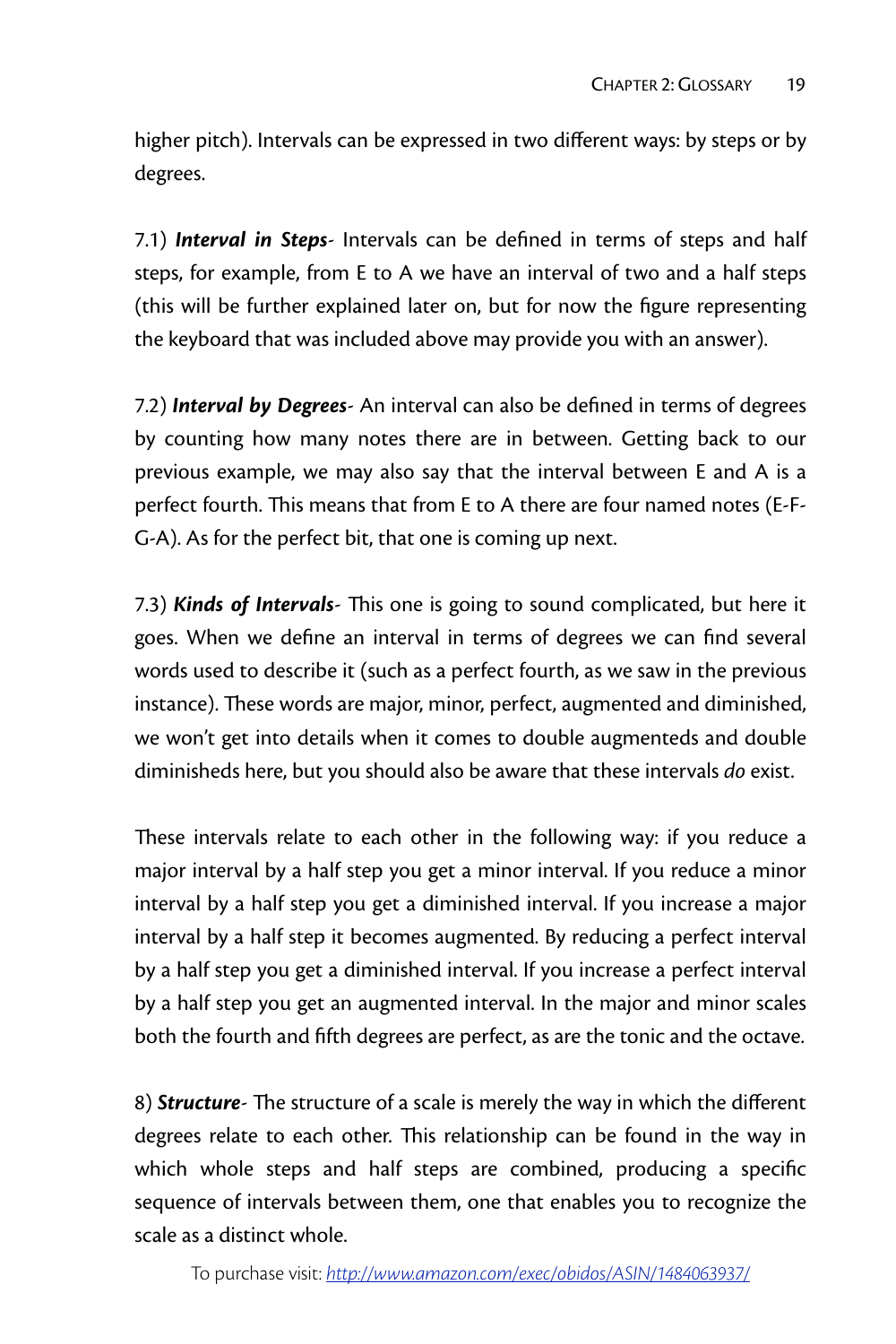9) Mode- The different modes are really the same scale with different starting points. In this system any degree can become a tonic, for instance, D-E-F-G-A-B-C-D would be the second mode of the major scale (though in the modal system each mode, including the first, has its own name, the major scale is known as the Ionian mode, the second mode is known as the Dorian mode). In each one of the different modes we encounter a different sequence of steps and half steps, even though we are not really modifying a single sound.

10) *Chord*- A chord is made up of three or more notes played simultaneously (or almost simultaneously, depending on the instrument). It is usually constructed by piling up thirds. C-E-G, using the most traditional example, make up the chord, or triad, known as C major.

11) *Rhythm*- Rhythm itself has absolutely nothing to do with scales, yet without it we would have no music at all, seeing how this is the first element that allows us to identify the sounds we know as music as such. It breaks down time, and it is around this basic division that the sounds themselves are organized.

12) **Melody**- Think of the melody as the basic tune. Together with rhythm it represents the main line around which the other elements, those that complement it, such as harmony, are arranged.

13) *Progressions*- A progression is a series of chords that harmonizes , or accompanies, a melody. There are three main kinds of progressions. We will learn a little about them in this book, but this is not a book about harmony. Anyway, these three types are: the progression by fifths, the diatonic progression and the chromatic progression.

14) **Improvisation**- The improvisation is a place within a particular piece of music in which the musician has the opportunity to create something new right on the spot by coming up with a melody to accompany a known progression... well, at least that is supposed to be the general idea.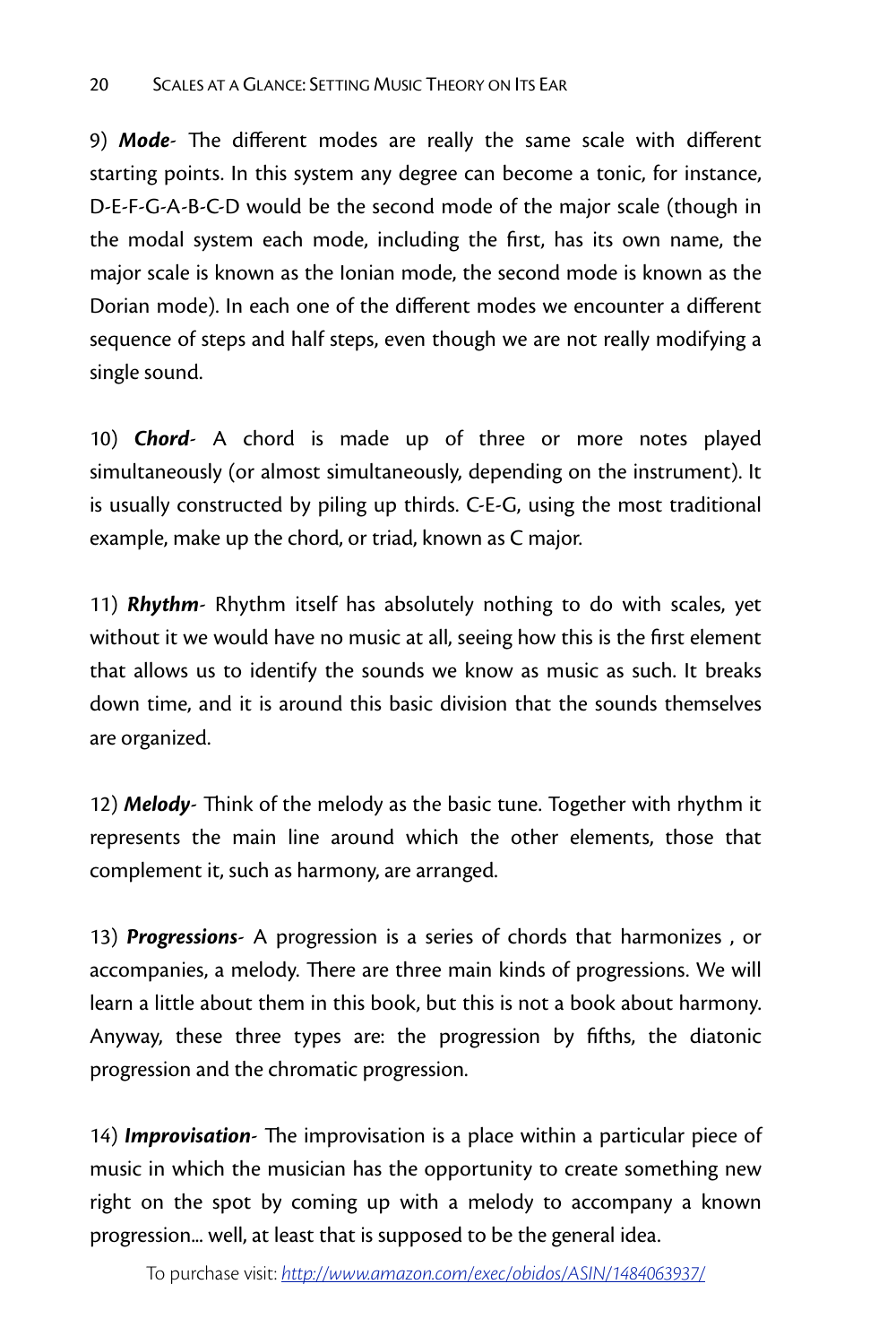### <span id="page-20-0"></span>*Chapter 3: How To Use is Book*

 $\bigwedge_{s}$  I have already stated, this book takes a visual approach to scale construction. The system itself is extremely simple, but it is also highly effective, as it will literally allow you to understand the structure of even the most complex scale with a single glance. As we have seen, the octave is usually divided into twelve half steps, and the different combinations of these twelve well-defined sounds are the foundation on which Western music itself has been built.

What we will be doing here is not all that complicated. We will begin with a circle divided into twelve equal parts, you can think of it as a sort of clock, and then we will use each one of those divisions to represent a half step. Using these divisions as our starting point we will then draw a polygon by joining together the notes, or to be accurate the intervals, that are to be found within a specific scale. This figure will not only allow us to visualize any scale regardless of its complexity, but also —using the cut-out rings that are to be found at the end of this book— it will enable us to identify, almost instantly, which sounds can be found in any given scale from any starting point we may choose. In addition to that there is also a ring featuring the different kinds of degrees. The use of this ring should enable us to understand the scale's inner structure, and it should also make it possible for us to see how two scales relate to each other, and what the similarities and the differences between each of their modes happen to be.

Now, before we go any further, let's see an example of just how such a representation would look like, using our traditional example: the C Major Scale, which we will examine in more detail in a future chapter.